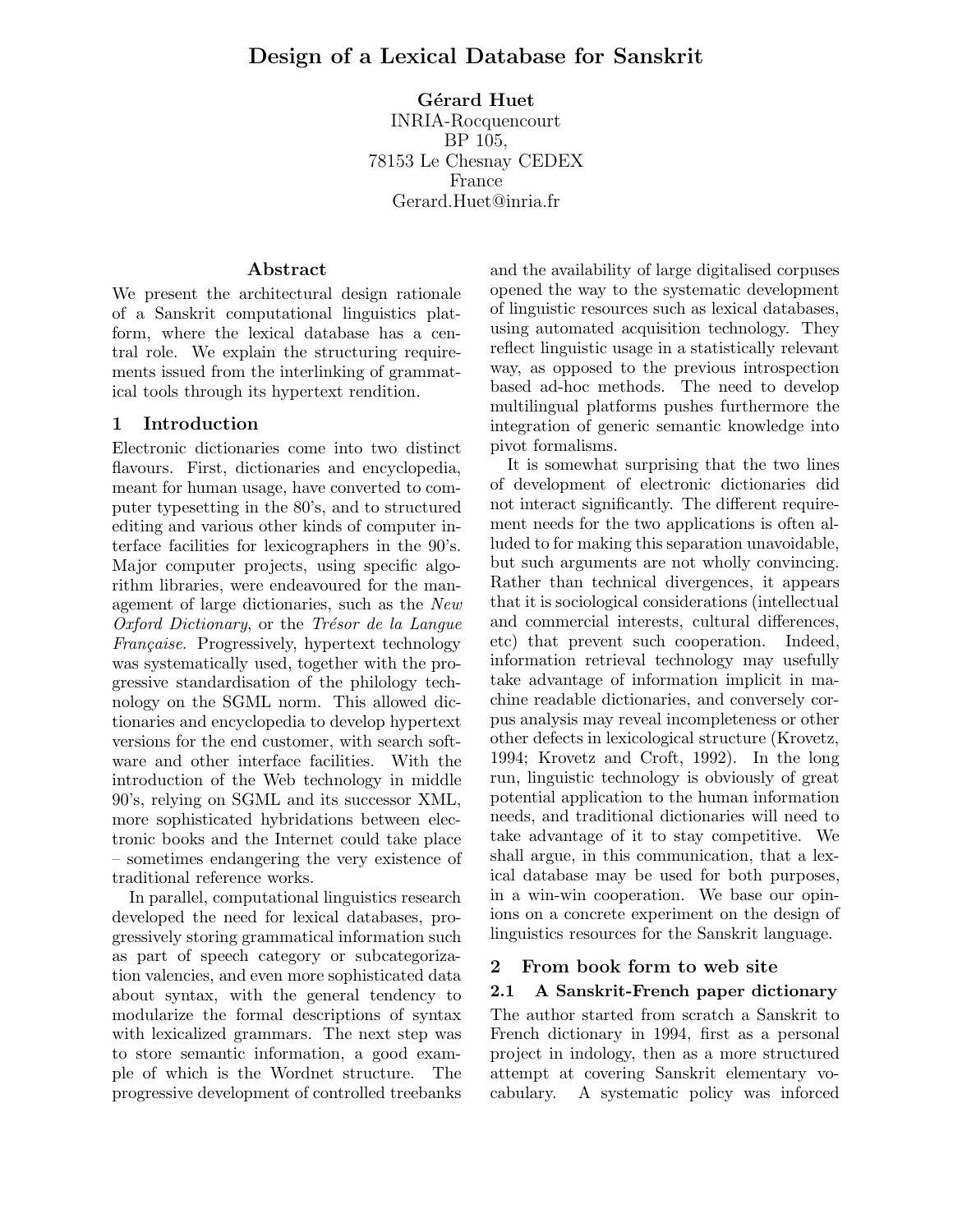along a number of successive invariants. For instance, etymology, when known, was followed recursively in relevant entries. Any word could then be broken into morphological constituents, down to verbal roots when known. This "etymological" completeness requirement was at first rather tedious, since entering a new word may require the acquisition of many ancestors, due to complex compounding. But it appeared that the acquisition of new roots slowed down considerably after an initial "bootstrap" phase. When the number of entries approached 10000, with 520 roots, new roots acquisition became quite exceptional. This phenemenon is similar to the classical "lexical saturation" effect witnessed when one builds a lexicon covering a given corpus (Polguère, 2003). Progressively, a number of other consistency constraints were identified and systematically enforced, which proved invaluable in the long run.

At this point the source of the lexicon was a plain ASCII file in the LaTeX format. However, a strict policy of systematic use of macros, not only for the structure of the grammatical information, and for the polysemy representation, but also for internal quotations, ensured that the document had a strict logical structure, mechanically retrievable (and thus considerably easier to process without loss of information than an optically scanned paper dictionary (Ma et al., 2003)).

Indeed, around 2000, when the author got interested into adapting the data as a lexical database for linguistic processing, he was able without too much trouble to reverse engineer the dictionary into a structured lexical database (Huet, 2000; Huet, 2001). He then set to work to design a set of tools for further computer processing as an experiment in the use of functional programming for a computational linguistics platform.

The first design decision was to avoid standard databases, for several reasons. The first one is portability. Many database formats are proprietary or specific to a particular product. The second reason is that the functionalities of data base systems, such as query languages, are not well adapted to the management of lexical information, which is highly structured in a deep manner - in a nutshell, functional rather than predicative. Thirdly, it seemed best to keep the information in the concrete format in which it had been developed so far, with specific text editing tools, and various levels of annotation which could remain with the status of unanalysed comments, pending their possible later structuring. After all, ASCII is the most portable format, large text files is not an issue anymore, parsing technology is fast enough to render negligible compilation times, and the human ease of editing is the really crucial factor – any tool which the lexicographer has to fight to organise his data is counter-productive.

A detailed description of this abstract syntax is available as a research report (Huet, 2000), and will not be repeated here. We shall just point to salient points of this abstract structure when needed.

## 2.2 Grinding the abstract structure

The main tool used to extract information from this data-base is called the grinder (named after the corresponding core processor in the Word-Net effort (Miller, 1990; Fellbaum, 1998)). The grinder is a parsing process, which recognizes successive items in the data base, represents them as an abstract syntax value, and for each such item calls a process given as argument to the grinder. In other words, grind is a parametric module, or functor in ML terminology. Here is exactly the module type grind.mli in the syntax of our pidgin ML:

```
module Grind : functor
  (Process : Proc.Process_signature)
  -> sig end;
```
with interface module **Proc** specifying the expected signature of a Process:

```
module type Process_signature = sig
value process_header :
 (Sanskrit.skt * Sanskrit.skt) -> unit;
value process_entry :
Dictionary.entry -> unit;
value prelude : unit -> unit;
value postlude : unit -> unit;
end;
```
That is, there are two sorts of items in the data base, namely headers and entries. The grinder will start by calling the process prelude, will process every header with routine process\_header and every entry with routine process\_entry, and will conclude by calling the process postlude. Module interface Dictionary describes the dictionary data structures used for representing entries (i.e. its abstract syntax as a set of ML datatypes), whereas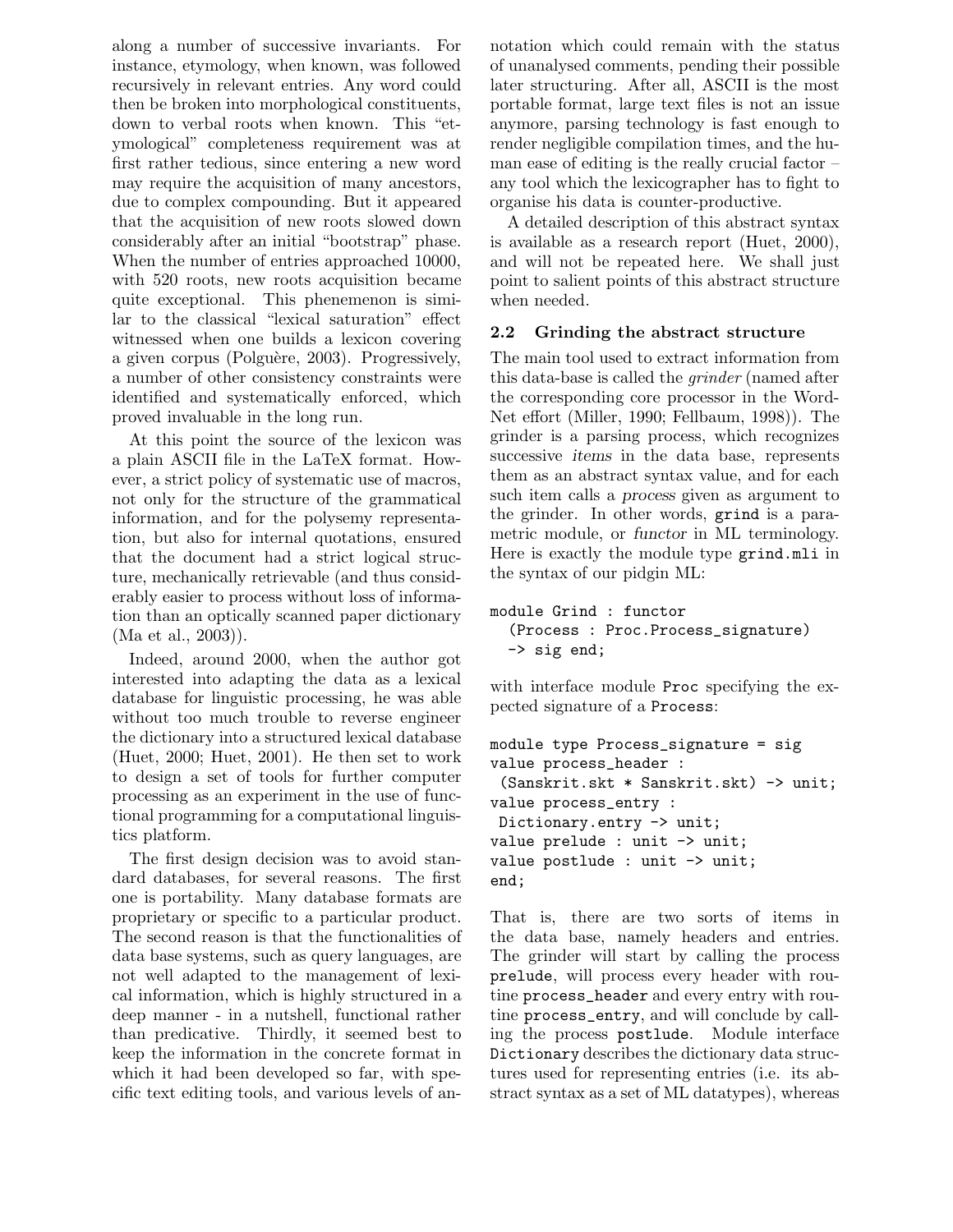module Sanskrit holds the private representation structures of Sanskrit nouns (seen from Dictionary as an abstract type, insuring that only the Sanskrit lexical analyser may construct values of type skt).

A typical process is the printing process Print\_dict, itself a functor. Here is its interface:

module Print\_dict : functor (Printer:Print.Printer\_signature) -> Proc.Process\_signature;

It takes as argument a Printer module, which specifies low-level printing primitives for a given medium, and defines the printing of entries as a generic recursion over its abstract syntax. Thus we may define the typesetting primitives to generate a T<sub>F</sub>X source in module Print\_tex, and obtain a TEX processor by a simple instanciation:

## module Process\_tex = Print\_dict Print\_tex;

Similarly, we may define the primitives to generate the HTML sources of a Web site, and obtain an HTML processor Process\_html as:

```
module Process_html =
    Print_dict Print_html;
```
It is very satisfying indeed to have such sharing in the tools that build two ultimately very different objects, a book with professional typographical quality on one hand, and a Web site fit for hypertext navigation and search, as well as grammatical informer, on the other hand<sup>1</sup>.

## 2.3 Structure of entries

Entries are of two kinds: cross-references and entries proper. Cross references are used to list alternative spellings of words and some irregular but commonly occurring flexed forms (typically pronoun declensions). Proper entries consist of three components : syntax, usage, and an optional list of cognate etymologies in other languages.

The syntax component consists itself of three sub-components: a heading, a list of variants, and an optional etymology. The heading spells the main stem (in our case, the so-called weak stem), together with a hierarchical level. At the top of the hierarchy, we find root verbs, non-compound nouns, suffixes, and occasional declined forms which do not reduce to just a cross reference, but carry some usage information. Then we have subwords, and subsubwords, which may be derived forms obtained by prefixing or suffixing their parent stem, or compound nouns.

Compound words are specially common in Sanskrit, and it would be absurd to merge them all in one big alphabetic list. Thus they are usually grouped under the entry of their left component (which may itself be a compound, and so on, until we reach a root word). Sanskrit dictionaries may push more or less far this structural point of view, making their actual use more or less easy for beginners, since the alphabetic ordering of compounds may be further complicated by phonetic glueing ('sandhi') at the junction of the components. We shall not develop further this point here, but remark that sometimes the first component is merely a comment on the second component. This is true in particular of compounds starting with a numeral, indicating a classification of the second component into several subsorts. Thus the 'four noble truths' by which the tradition explains the teachings of Buddha should better be listed in the compound 'noble truth', where they constitute a detailed explanation of this notion, rather than under the numeral 'four', under which it is hopeless to list all such fourfold classifications. Thus we reserved a special kind of entry for such specific left-forming compounds, which are listed in the lexicon under their right component, where their explanation logically belongs.

Other entries which are subordinate to a more principal one (vocable) are idiomatic locutions and citations. Thus we have a total of ten sorts of entries, classified into three hierarchical levels (to give a comparison, the much more exhaustive Monier-Williams Sanskrit-to-English dictionary has 4 hierarchical levels).

Let us now explain the structure of the usage component of our entries. We have actually three kinds of such usage structure, one corresponding to nouns (substantives and adjectives), another one corresponding to verbs, and still another one for idiomatic locutions. We shall now describe the substantives usage component, the verbs one being not very different in spirit, and the idioms one being a mere simplification of it.

The usage structure of a substantive entry is a list of meanings, where a meaning con-

 $\frac{1}{1}$ http://pauillac.inria.fr/~huet/SKT/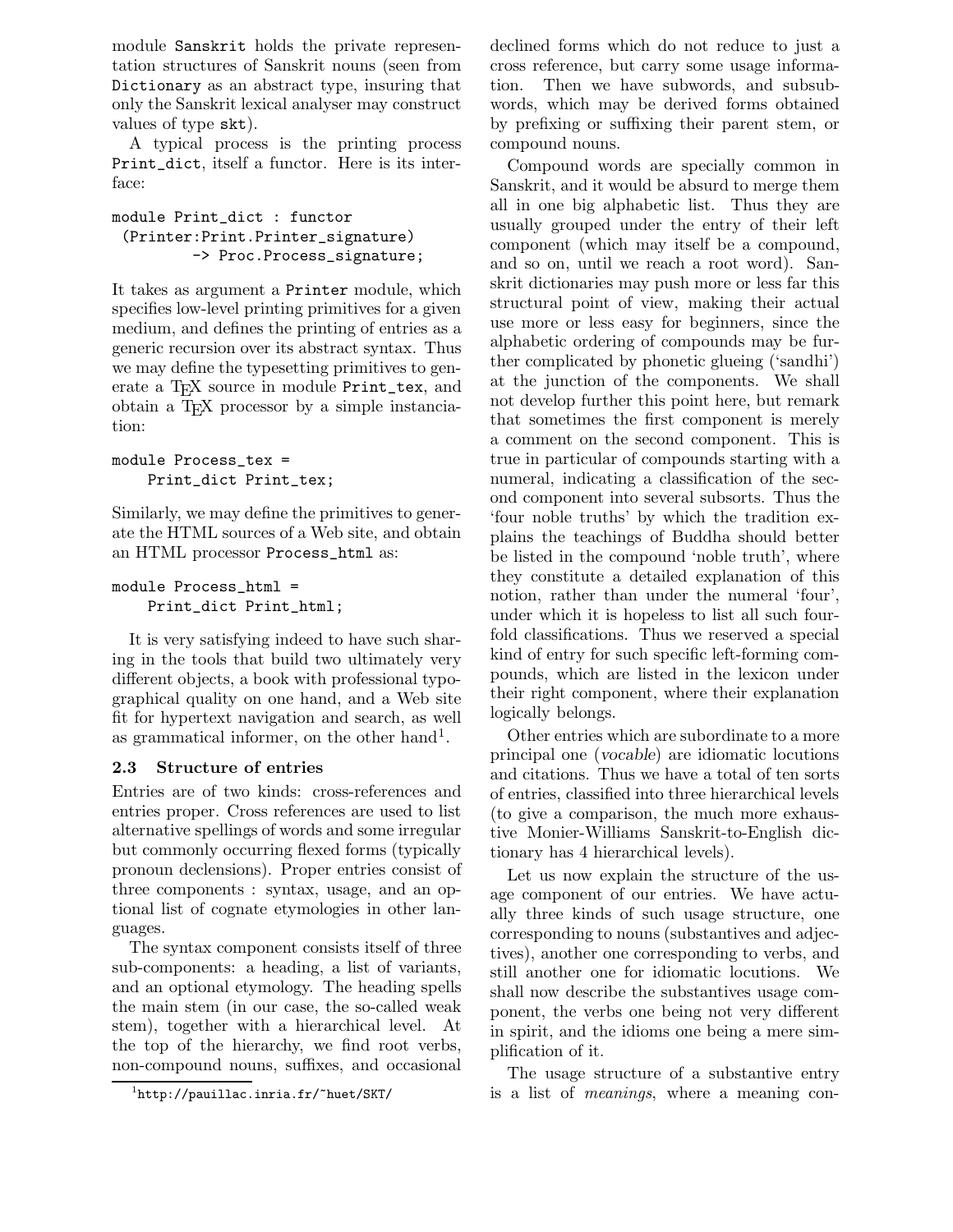sists of a grammatical *role* and a *sense* component. A role is itself the notation for a part-ofspeech tag and an optional positional indication (such as 'enclitic' for postfix particles, or 'iic' [in initio composi] for prefix components). The part-of-speech tag is typically a gender (meaning substantive or adjective of this gender), or a pronominal or numeral classifier, or an undeclinable adverbial role, sometimes corresponding to a certain declension of the entry. The thematic role agent is also available as tag, typically for nouns which may be used in the masculine or the feminine, but not in the neuter. This may sound a little bit hairy, but it actually corresponds to a fairly flexible concrete syntax at the disposal of the lexicographer, put into a rigid but rigorous structure for computational use by the data base processors.

The sense component is itself a list of elementary semantic items (representing polysemy), each possibly decorated by a list of spelling variants. Elementary semantic items consist in their turn of an *explanation* labeled with a *classi*fier. The classifier is either 'Sem', in which case the explanation is to be interpreted as a substitutive definition, or else it is a field label in some encyclopedic classification, such as 'Myth' for mythological entries, 'Phil' for philosophical entries, etc, in which case the explanation is merely a gloss in natural language. In every case the explanation component has type sentence, meaning in our case French sentence, since it concerns a Sanskrit-to-French bilingual dictionary, but here it is worth giving a few additional comments.

The first remark is that French is solely used as a semantic formalism, deep at the leaves of our entries. Thus there is a clear separation between a superstructure of the lexical database, which only depends on a generic dictionary structure and of the specific structure of the Sanskrit language, and terminal semantic values, which in our case point to French sentences, but could as well point to English, German, Hindi, etc representations within a multilingual context. Or more interestingly could be an intermediate semantic universal structure of the WordNet (Fellbaum, 1998) kind (i. e. synsets). Thus all the structuring work which gave rise to the superstructure may be one day reused in a multilingual setting – assuming some consensus on grammatical roles standard of course.

The second comment is that the type 'sentence', seen as an abstract type in the dictionary module, may be itself refined to a finer analysis in the French manager module. Let us briefly describe what is the current state of this refinement. For the moment, we do not attempt to parse French sentences according to some grammatical notion of French syntax, we merely recognize punctuation symbols and a few specific notations. Thus a sentence is a list of utterances separated by semicolons; an utterance consists of a mood (affirmative, interrogative or exclamative) coloring a phrase, where a phrase is a list of subphrases separated by commas. Finally, a subphrase is a list of words, where words are classified as ordinary French words, strings denoting numbers, strings denoting Sanskrit references, strings representing specific notations for dates, mathematical expressions, botanical or zoological species, etc. In other words, we have a precisely tagged French discourse. Some of these tags are useful for specific linguistic processing, such as antonyms or synonyms. Some tags are governance patterns, used to represent schematic phrases such as 'acheter qqc.  $\langle acc. \rangle$  à qqn.  $\langle gen. \text{abl.} \rangle$ '. Such a governance patterns provides a grammatical valence (subcategorization) to the (verbal) phrase, stating that this verb use needs two (noun) subphrases: one in the accusative case, of typology (buyable) object, and the other in the genitive or ablative case, of typology person. Such valence could be used at parsing as a subtyping coercion, selecting the corresponding features from the tagging of the current verbal phrase, and at translation as a concrete syntax rewriting pattern.

The strings denoting Sanskrit references are specially important, since they determine the hypertext links in the HTML version of the dictionary. There are two kinds of possible references, proper nouns starting with an upper case letter, and common nouns or other Sanskrit words. For both categories, we distinguish binding occurrences, which construct HTML anchors, and used occurrences, which construct the corresponding references. In order to discuss more precisely these notions, we need to consider the general notion of scoping. But before discussing this important notion, we need a little digression about homonymy.

### 2.4 Homonyms

First of all, there is no distinction in Sanskrit between homophons and homographs, since the written form reflects phonetics exactly (if one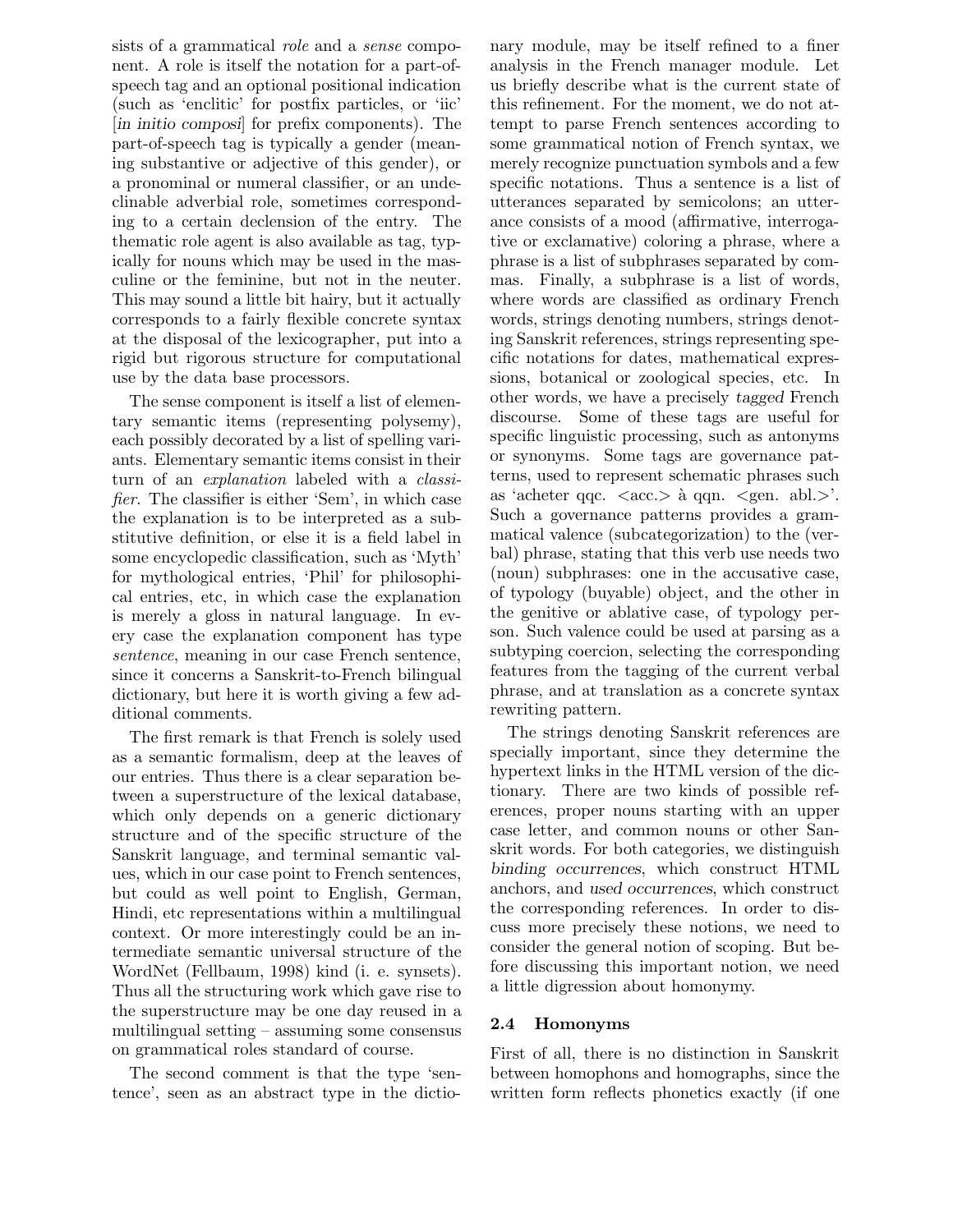neglects the vedic accent). As in any language however, there are homonyms which are words of different origin and unrelated meanings, but which happen to have the same representation as a string of phonemes. They may or may not have the same grammatical role. For such clearly unrelated words, we use the traditional solution of distinguishing the two entries by numbering them, in our case with a subscript integer. Thus we distinguish entry  $aja<sub>1</sub>$  'he goat', derived from root aj 'to lead', from entry  $aja_2$ 'unborn', derived from privative prefix a to root jan 'to be born'.

Actually, directly derived words, such as substantival root forms, are distinguished from the root itself, mostly for convenience reasons (the usage structure of verbs being superficially different from the one of substantives). Thus the root  $d\vec{s}_1$  'to show' is distinguished from the substantive dis<sub>2</sub> 'direction', or  $j\tilde{n}\bar{a}_1$  'to know' is distinct from the feminine substantive  $j\tilde{n}\bar{a}_2$  'knowledge'.

Apart from this basic typing distinction between roots and atomic nouns, it might have been hoped that derivations leading to identity of forms would preserve the meaning, i.e. postulate semantic confluence. Alas, this is nor the case, for instance because of ambiguity between absolutives and gerundives for verbs derived by preverbs. Thus we have to distinguish between the gerundive (also called passive future participle)  $pragrhya<sub>1</sub>$  'to be taken' of verb pragrah 'take' and its absolutive (undeclinable past participle)  $pragrhya<sub>2</sub>$  'having taken'. Of course the second undeclinable may be taken as an adverbialisation of the adjectival gerundive, with a tense shift. This identity modulo the time reference frame point of view is evident in the now obsolete naming of the absolutive as the 'gerund', and thus the duplication of such entries is debatable to say the least, since another option would be to group them and list their different roles. On the other end, it may be argued that they are two distinct formations, the origin of the absolutive being the instrumental of a verbal noun. Furthermore, confluence could obtain only for prefixed verbs, since roots admit an absolutive in  $-tv\bar{a}$ .

Other non-confluence situations arise, though, between words sharing commun roots. For instance, the adjective nirvacya<sub>1</sub>, derived by the negation prefix nis from the gerundive v¯acya, means 'blameless', as someone who should not be spoken (badly) of, whereas the gerundive nirvācya<sub>2</sub> of verb nirvac 'explain' means 'what should be explained'. Here confluence of the two formations would be natural, since nirvac is derived from root vac 'to speak' by preverb nis 'out of', whereas vācya 'to be said' is itself a gerundive form of vac. If we strive at precise semantic indexing, we have to distinguish the two entries. But if we understand that  $nirv\bar{a}cya_1$  is issued from the semantic slipping of vacya from 'to be spoken of' into 'to be denounced' (with substantival form 'blame'), we see that confluence could be restored in this case through explicit indexing of word senses. Thus etymology could be explained on a more precise structure on 'notions' as word senses (sememes) as opposed to just on words (lexemes).

It remains that the frontier between homonymy and polysemy is thin indeed.

## 2.5 Scoping

There are two notions of scoping, one global, and the other one local. First, every reference ought to point to some binding occurrence, somewhere in the data base, so that a click on any used occurrence in the hypertext document ought to result in a successful context switching to the appropriate link (and not to some error message '404 not found' in your browser); ideally this link ought to be made to a unique binding occurrence. Such binding occurrences may be explicit in the document; typically, for proper nouns, this corresponds to a specific semantic item, which explains their denotation as the name of some human or mythological figure or geographical entity. For common nouns, the binding occurrence is usually implicit in the structure of the dictionary, corresponding either to the main stem of the entry, or to some auxiliary stem or flexed form listed as an orthographic variant. In this sense a binding occurrence has as scope the full dictionary, since it may be referred to from anywhere. In another sense it is itself within the scope of a specific entry, the one in which it appears as a stem or flexed form or proper name definition, and this entry is itself physically represented within one HTML document, to be loaded and indexed when the reference is activated. In order to determine these, the grinder builds a trie data structure of all binding occurrences in the data base, kept in permanent storage. A second pass in a checking mode permits to verify that each used occurrence is bound somewhere. The pre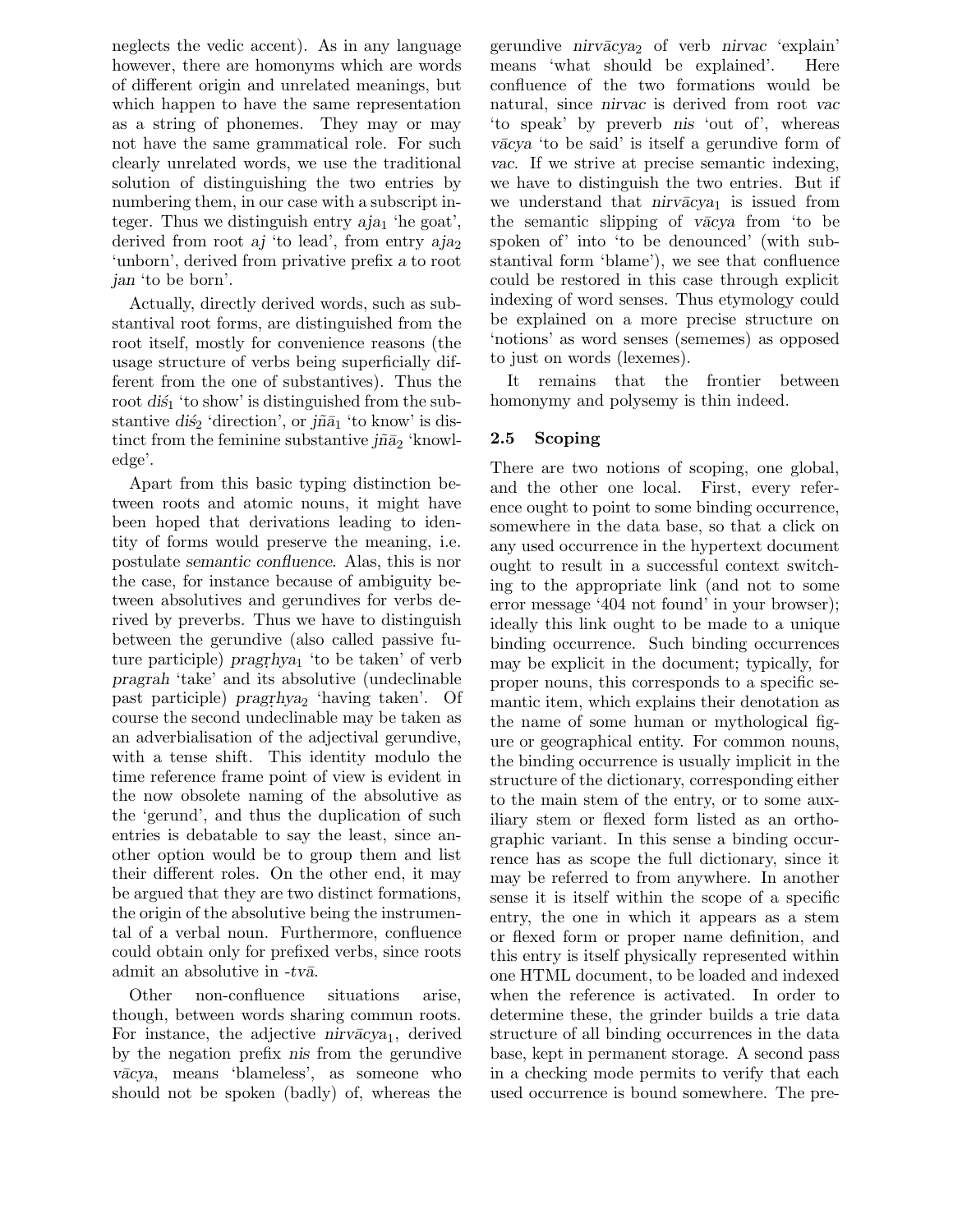cise page in which it occurs is determined by a prefix of its encoding string. This whole process is very similar to cross-reference analysis in a software package.

Actually, things are still a bit more elaborate, since each stem is not only bound lexicographically in some precise entry of the lexicon, but it is within the scope of some grammatical role which determines uniquely its declension pattern. This is easy to explain by way of a representative example. Consider the following typical entry:

कुमार *kumāra* m. garçon, jeune homme; fils prince; page; cavalier | myth. np. de Kumāra 'Prince', épith. de Skanda — n. or pur — f.  $kumārī$  adolescente, jeune fille, vierge.

There are actually four binding occurrences in this entry. The stem kumāra is bound initially with masculine gender for the meaning 'boy', and rebound with neuter gender for the meaning 'gold'. The stem kum $\bar{a}r\bar{l}$  is bound with feminine gender for the meaning 'girl'. Finally the proper name Kumāra is bound in the mythological subentry, the text of which contains an explicit reference to proper name Skanda, bound in its own entry.

### 3 The grammatical engine

We are now ready to understand the second stage in our Sanskrit linguistic tools, namely the grammatical engine. This engine allows the computation of inflected forms, that is declensions of nouns and conjugations of finite forms of verbs. For nouns, we observe that in Sanskrit, declension paradigms are determined by the ending of the stem and its grammatical gender. Since we just indicated that all defined occurrences of substantive stems occurring in the dictionary were in the scope of a gender declaration, this means that we can compute all inflected forms of the words in the lexicon by iterating a grammatical engine which knows how to decline a stem, given its gender (i. e. by computing a table of declined forms indexed by number and case).

Similary, for verbs, conjugation paradigms for the present system fall into 10 classes. Every root entry mentions explicitly its (possibly many) present classes.

#### 3.1 Sandhi

Given a stem and its gender, standard grammar paradigm tables give for each number and case a suffix. Glueing the suffix to the stem is effected by a phonetic euphony process known as sandhi (word meaning 'junction' in Sanskrit). Actually there are two sandhi processes. One, called external sandhi, is a regular homomorphism operating on the two strings representing two contiguous words in the stream of speech. The end of the first string is modified according to the beginning of the second one, by a local euphony process. Since Sanskrit takes phonetics seriously, this euphony occurs not just orally, but in writing as well. This external sandhi is relevant to contiguous words, and compound formation.

A more complex transformation, called internal sandhi, occurs for words derived by affixes and thus in particular for inflected forms in declension and conjugation. The two composed strings influence each other in a complex process which may influence non-local phonemes. Thus prefixing ni (down) to root sad (to sit) makes verb nisad (to sit down) by retroflexion of  $s$  after  $i$ , and further suffixing it with na for forming its past participle makes nisanna (seated) by assimilation of  $d$  with  $n$  and further retroflexion of both occurrences of n.

While this process remains deterministic (except for occasional cases where some phonetic rules are optional), and thus is easily programmable for the synthesis of inflected forms, the analysis of such derivations is nondeterministic in a more complex way than the simple external sandhi. This in our opinion determines where morphology analysis should split in Sanskrit: morphology analysis of derived words and inflected forms ought to be done by table look-up in the full lexicon of inflected forms of simple words, whereas morphology analysis of compounds ought to be done within syntactic analysis, where inversion of external sandhi has to be done anyway. This is consistent with the fact that derived forms of a given word are finite in number, whereas compounds may be formed at any depth by recursive embedding, yielding a potentially infinite generative lexicon.

We thus embarked on programming internal sandhi, a not-so-simple task in the view that existing western grammars differ in their listing of phonetic rules and respective priorities. The problem is complicated by the fact that some phonemes obey different rules according to the historical origin of certain words. We identified two situations in which a morpheme had to be split into two in order to have correct deter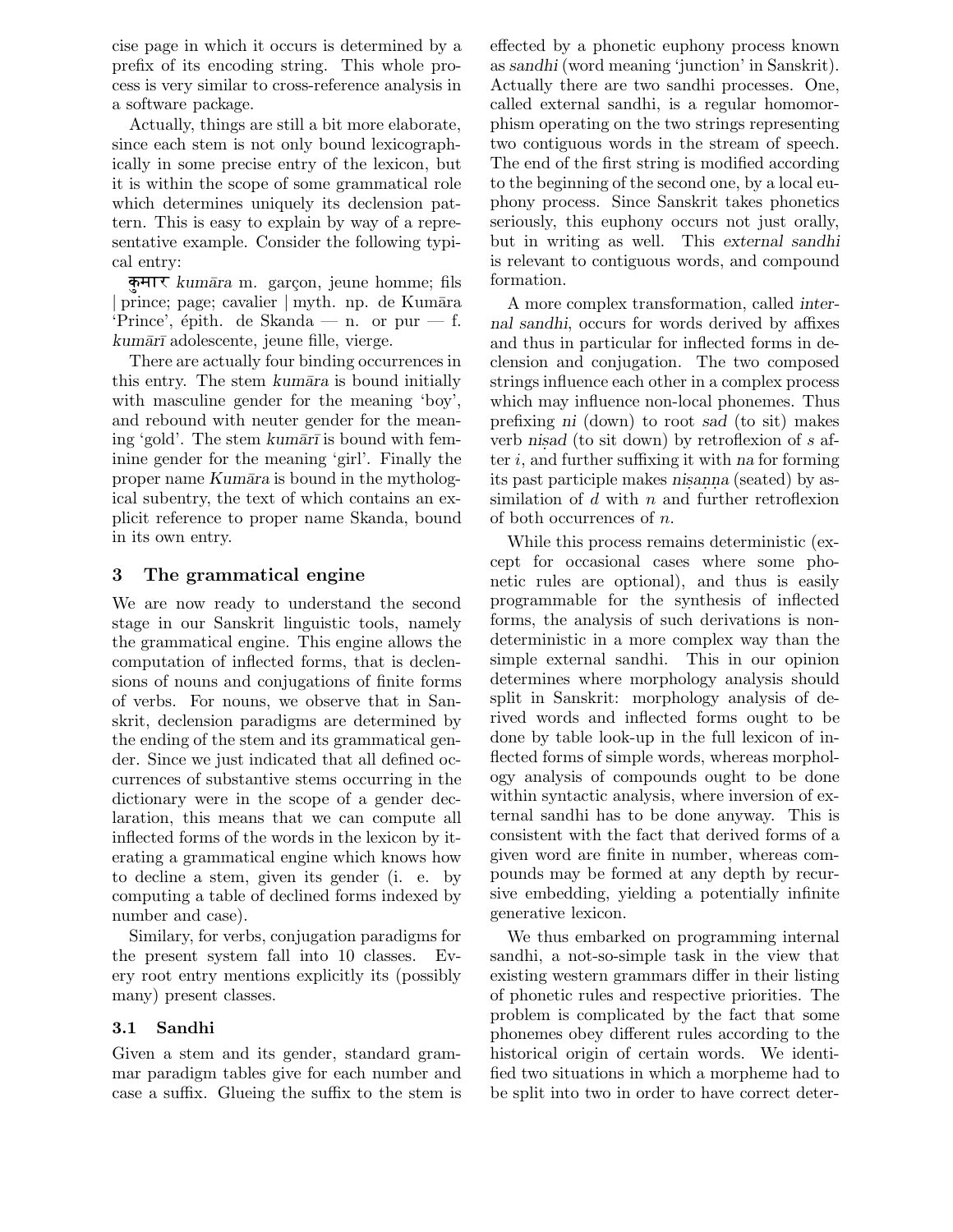ministic sandhi; thus  $j_1$  combines with following t to become kt like in bunakti, whereas  $j_2$  in the same situation yields *st* like in *mārsti*; similarly, phoneme  $h$  has two variants. In the last resort, a return to the systematic presentation in the manner of the grammatical treatises of the Paninean tradition may turn out to be necessary, but even in this native tradition there are discrepancies. For external sandhi, a precise phonetic presentation exists (Kessler, 1992; Kessler, 1995), but for internal sandhi an exact definition in terms of finite state transducers is still wanting.

### 3.2 Declensions

Once internal sandhi is implemented, systematic declension tables may be written down to drive a declension engine. Here too the task is not trivial, given the large number of cases and exceptions. At present our nominal grammatical engine, deemed sufficient for the corpus of classical Sanskrit (that is, not attempting the treatment of complex vedic forms), operates with no less than 86 tables (each describing 24 combinations of 8 cases and 3 numbers). This engine may thus generate all declensions of substantives, adjectives, pronouns and numerals. It was found convenient to accrue the 3 grammatical genders with a fourth pseudo-gender 'Any', which is a pseudo gender attribute of words which inherit their gender from the context, such as the deictic pronouns aham  $(I)$  tvad (you) and  $\bar{a}t$  (self), and numerals greater than 4.

It is to be remarked that this grammatical engine, available as a stand-alone executable, is to a certain extent independent of the current state of the lexicon, and thus may be used to tell the declension of words belonging to a larger corpus. However, the only deemed correctness is that the words actually in the lexicon get their correct declension patterns, including exceptions. No warranty should be expected when submitting arbitrary stems to the engine, since we do not know good consistency checks for Sanskrit stems, and exceptions have to be taken care of specifically anyway.

This grammatical engine is accessible online from the hypertext version of the lexicon, since its abstract structure ensures us not only of the fact that every defined stem occurs within the range of a gender declaration, but conversely that every gender declaration is within the range of some defined stem. Thus we made the gender declarations (of non-compound entries) themselves mouse sensitive as linked to the proper instanciation of the grammatical CGI program. Thus one may navigate with a Web browser not only within the dictionary as an hypertext document (thus jumping in the example above from the definition of Kumāra to the entry where the name Skanda is defined, and conversely), but also from the dictionary to the grammar, obtaining all relevant inflected forms.

Similarly for roots, the present class indicator is mouse-sensitive, and yields on demand the corresponding conjugation tables. This underlines a general requirement for the grammatical tools: each such process ought to be callable from a concrete point in the text, corresponding unambiguously to a node in the abstract syntax of the corresponding entry, with a scoping structure of the lexicon such that from this node all the relevant parameters may be computed unambiguously.

In order to compute conjugated forms of nonroot verbs, the list of its relevant preverbs is available, each preverb being a link to the appropriate entry (from which the etymological link provides the return pointer). Other derived stems (causative, intensive and desiderative forms) act also as morphology generators.

#### 3.3 Inflected forms management

One special pass of the grinder generates the trie structure of all declensions of the stems appearing in the dictionary. This trie may be itself pretty-printed as a document describing all such inflected forms. At present this represents about 2000 pages of double-column fine print, for a total of around 200 000 forms of 8200 stems (133655 noun forms and 55568 root finite verbal forms).

Verbal morphology is specially complex. Here is the type structure of verbal forms in the lexicon:

```
type voice = [ Active | Middle ]
and mode =
  [ Indicative | Imperative
  | Optative | Imperfect ]
and tense = [ Present of mode
  | Perfect | Aorist | Future ]
and nominal =
  [ Past_part
  | Pres_part of voice
  | Prft_part
  | Futu_part
  | Gerundive
  | Absolutive
```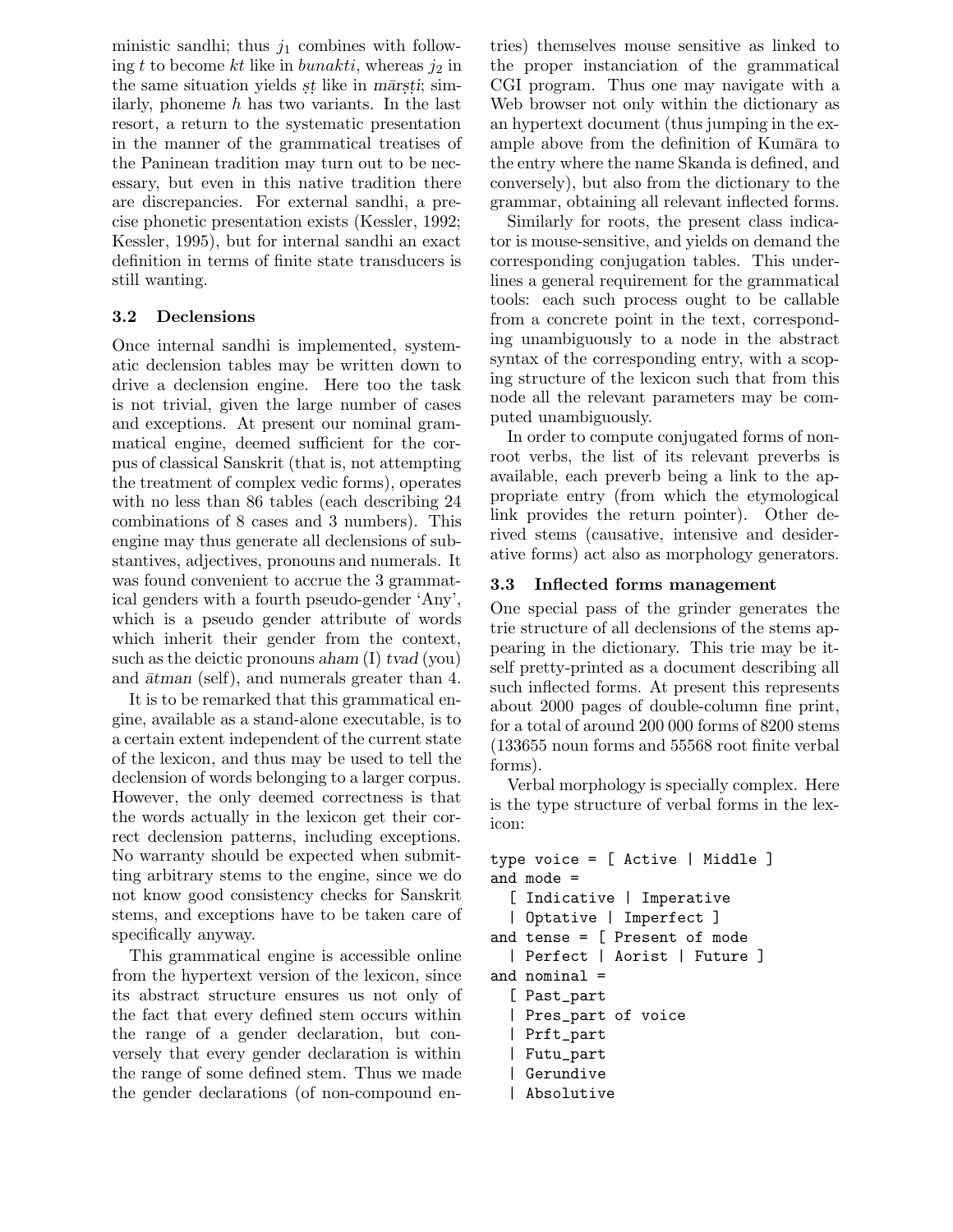```
| Infinitive
  | Periph_future
  | Periph_perfect
  | Stem
  ]
and secondary =
  [ Causative
  | Intensive
  | Desiderative ]
and verbal =
  [ Tense of tense and voice
  | Passive
  | Nominal of nominal
  | Derived of secondary and verbal
 ];
```
In the above structure, the single tense 'aorist' abstracts the 7 different ways of forming aorist conjugation.

#### 3.4 Index management

Another CGI auxiliary process is the index. It searches for a given string (in transliterated notation), first in the trie of defined stems, and if not found in the trie of all declined forms. It then proposes a dictionary entry, either the found stem (the closest stem the given string is an initial prefix of) or the stem (or stems) whose declension is the given string, or if both searches fail the closest entry in the lexicon in alphabetical order. This scheme is very effective, and the answer is given instantaneously. This shows that the trie datastructure is appropriate for this use, even the rather bulky declension one. After all, a trie may be thought of as the spanning tree of a finite automaton graph, and it would be hard to get more sharing from a recognizing graph, since our tries carry information at their leaves (i.e. they represent maps of strings into feature structures, not just sets of strings).

An auxiliary search engine searches Sanskrit words with a naive transcription, without diacritics. Thus a request for panini will return the proper link to *pānini*.

#### 3.5 Lemmatization

The basic data structures and algorithms developed in this Sanskrit processor have actually been abstracted as a generic Zen toolkit, available as free software (Huet, 2002; Huet, 2003b; Huet, 2003d).

One important data structure is the revmap, which allows to store inflected forms as an invertible morphological map from stems, with minimal storage. The Sanskrit platform uses this format to store its inflected forms in a in such a way that it may directly be used as a lemmatizer. Each form is tagged with a list of pairs (stem, features), where features gives all the morphological features used in the derivation of the form from root stem. A lemmatization procedure, available as a CGI executable, searches this structure. For instance, for form devayos it lists:

```
{ loc. du. m. | gen. du. m. |
  loc. du. n. | gen. du. n. }[deva]
```
where the stem deva is a hyperlink to the corresponding entry in the lexicon. Similarly for verbal forms. For pibati it lists:

{ pr. a. sg. 3 }[paa\_1], indicating that it is the 3rd person singular present form of root  $p\bar{a}_1$  in the active voice.

#### 3.6 The unique source requirement

The present relative independence of the grammatical engine from the lexicon follows actually from pragmatic considerations. Many exceptions are recorded directly in its source code, as opposed to being fetched from the lexicon. Actually, in the lexicon abstract syntax, there are slots for listing special grammatical forms and other irregularities: the type for orthographic variants contains a constructor 'Declension' which takes as argument declension directives such as special stems. Some of these directives are used in the computation of inflected forms; for instance, the feminine stem of adjectives is indicated there. For completely irregular words, the full declension tables may actually be listed, but usually a few caracteristic cases are shown, the other being inferable by similarity. At present most of this information is ignored (besides being printed in the text version), because it is a non-trivial task to design a metalanguage of grammatical annotations usable to describe minimal parameters to a grammatical engine.

For instance, in the Monier-Williams dictionary, an adjective whose masculine and neuter stem ends in a while its feminine stem ends in  $\bar{a}$ is listed as  $mf(\bar{a})n$ , whereas it is listed as  $mf(\bar{a})n$ if the feminine stems ends in  $\overline{\iota}$ . But a word such as bālaka (childish) is annotated  $mf(ik\bar{a})n$ , meaning that its feminine stem is balika. And  $\acute{s}veta$  (white) is listed as  $mf(\bar{a} \text{ or } \acute{s}ven\bar{1})n$ , a fine notation for humans, but a processing headache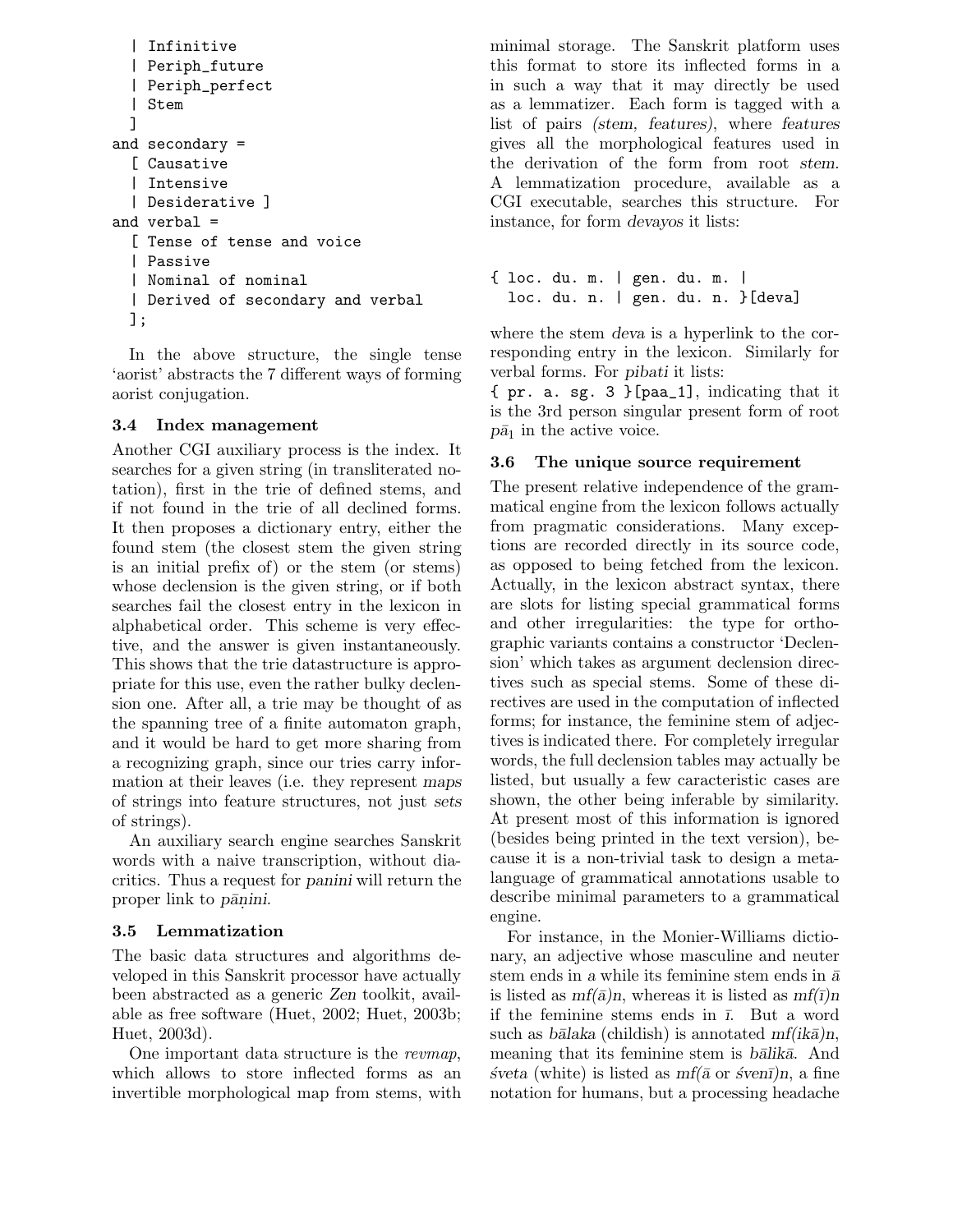for machines. It is not clear where the line should be drawn between defining specific notation for irregular but frequently occurring cases, and rejecting a case as a plain specific exception.

The same holds true of listing compound words: when listed as a subentry of its left component, the right component ought to be enough to infer the compound, whose spelling may be computed as sandhi of its two components. But difficulties have to be expected of beginners, who may not easily spot say tejolinga as a compound of tejas and linga. And if the full form is written, it is not obvious to understand what is the second component of the compound, since sandhi analysis is ambiguous. For instance, saty $\bar{a}$ jn $\bar{a}$  could be analysed as saty $\bar{a}$  $j\tilde{n}\bar{a}$  (knowledge of truth), saty $\bar{a}$ -aj $\tilde{n}\bar{a}$  (ignorance of truth), or saty $\bar{a}$ - $\bar{a}j\tilde{n}\bar{a}$  (authority of truth). In order to resolve such ambiguity, specially frequent since  $\bar{a}$  is a common preverb (indicating movement towards the locutor), while a is the privative prefix, Monier-Williams invented a special diacritic notation, where a long  $\bar{a}$  may be written with a circumflex notation  $\hat{a}$ , where the two slopes of the circumflex accent may be independently put in plain or bold face. Needless to say, this subtelty demands sharp eyesight and high quality printing, and is out of reach for current optical scanning software. It should be recognised where it belongs, as specific notation for sandhi analysis, which does not easily extend to say the very frequent decomposition of o as as-a. The proper treatment of such abbreviations will have to wait for the design of unambiguous notation generating regular transducer operations, under which prefixing, but also hopefully pattern-matching modulo sandhi, will be treated.

Notwithstanding these difficulties, which demand compromise solutions with some redundancy in the lexicon, it should be recognised as long-term goal that the lexical database should hold all the morphological and grammatical information in a non-redundant minimal form. This is the well-known software engineering design requirement of unicity of source, which reduces the risk of inconsistency by independent updates, and optimises storage management. This requirement may be obtained by the usual abstraction tools of literate programming: good data structures, procedural encapsulation, modularity, etc., and by the proper algorithm libraries (finite state transducers notably). This does not preclude redundancy for proper ergonomy in the presentation of the linguistic material to a non-expert user to be actually computed out.

We end this section by remarking that we did not attempt to automate derivational morphology, although some of it is fairly regular. Actually, compound formation is treated at the level of segmentation, since classical Sanskrit does not impose any bound on its recursion depth. Verb formation (which sequences of preverbs are allowed to prefix which root) is explicit in the dictionary structure, but it is also treated at the level of the segmentation algorithm, since this affix glueing obeys external sandhi and not internal sandhi, a peculiarity which may follow from the historical development of the language (preverbs derive from postpositions). At present, noun derivatives from verbal roots are explicit in the dictionary rather than being computed out, but we envision in some future edition to make systematic the derivation of participles, absolutives, infinitives, and periphrastic future and perfect, as well as the derived verbal stems of causative, intensive and desiderative.

### 4 Syntactic analysis

#### 4.1 Segmentation and tagging

The segmenter takes a Sanskrit input as a stream of phonemes and returns a stream of solutions, where a solution is a list of (inflected) words and sandhi rules such that the input is obtainable by applying the sandhi rules to the successive pairs of words. It is presented, and its completeness is proved, in (Huet, 2004). Further details on Sanskrit segmentation are given in (Huet, 2003a; Huet, 2003c).

Combined with the lemmatizer, we thus obtain a (non-deterministic) tagger which returns all the (shallow) parses of an input sentence. Here is an easy example:

#### # process "maarjaarodugdha.mpibati";

```
Solution 1 :
[ maarjaaras
< { nom. sg. m. }[maarjaara] >
   with sandhi as |d \rangle -> od]
[ dugdham
\leq { acc. sg. m. | acc. sg. n. |
     nom. sg. n. }[dugdha] >
  with sandhi m|p \rightarrow mp[ pibati
< { pr. a. sg. 3 }[paa#1] >
   with sandhi identity]
```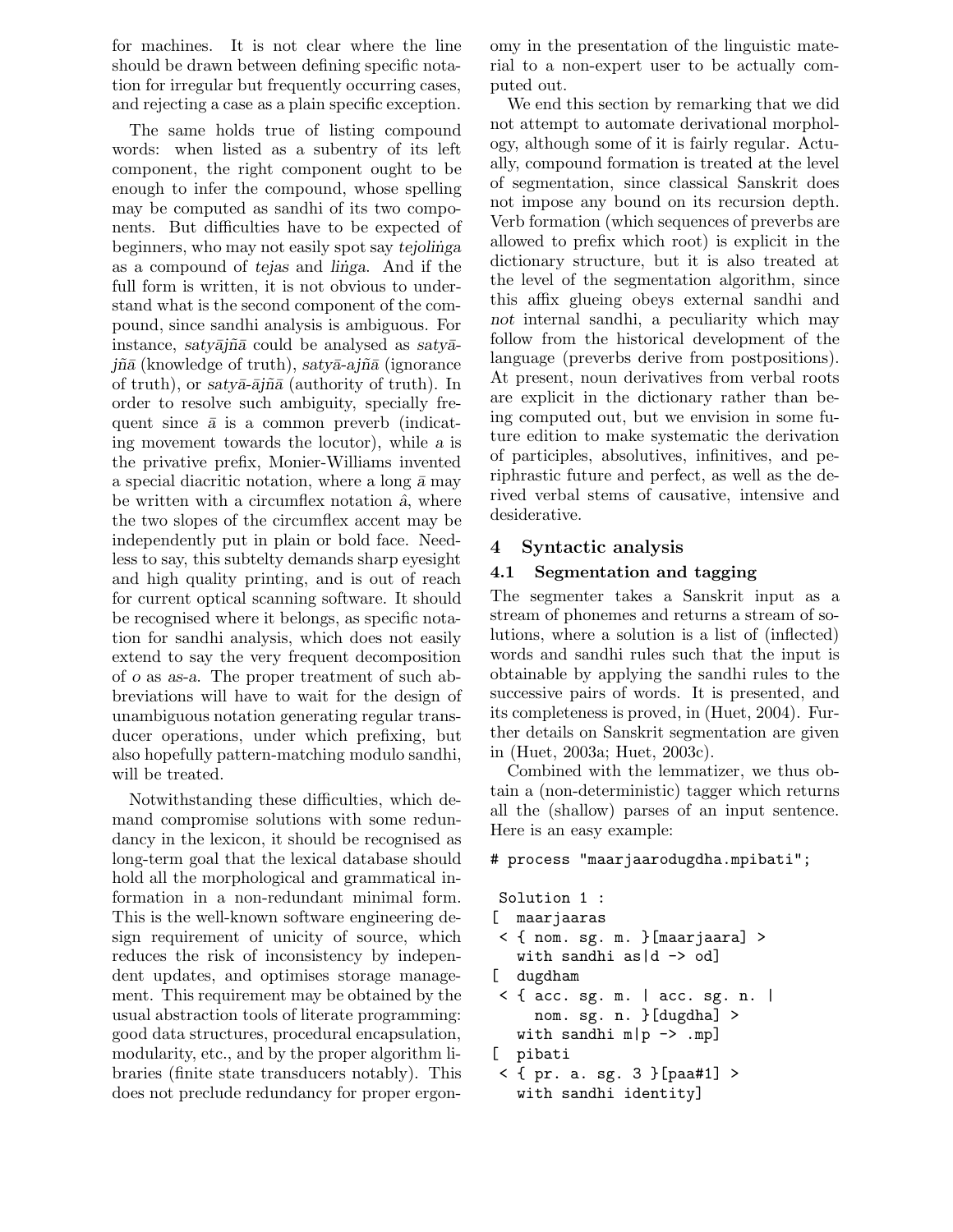This explains that the sentence mārjārodugdhampibati (a cat drinks milk) has one possible segmentation, where maarjaras, nominative singular masculine of maarjara (and here the stem is a hyperlink to the entry in the lexicon glosing it as chat i.e. cat) combines by external sandhi with the following word by rewriting into maarjaro, followed by dugdham which is the accusative singular masculine of dugdha (draught) or the accusative or nominative singular neuter of dugdha (milk - same vocable), which combines by external sandhi with the following word by rewriting into its nasalisation *dugdham*, followed by *pibati* ... (drinks).

#### 4.2 Applications to philology

We are now at the stage which, after proper training of the tagger to curb down its overgeneration, we shall be able to use it for scanning simple corpus (i. e. corpus built over the root forms encompassed in the lexicon). The first level of interpretation of a Sanskrit text is its word-to-word segmentation, and our tagger will be able to assist a philology specialist to achieve complete morphological mark-up meaningfully. This will allow the development of concordance analysis tools recognizing morphological variants, a task which up to date had to be effected manually.

At some point in the future, one may hope to develop for Sanskrit the same kind of informative repository that the Perseus web site provides for Latin and Classical Greek<sup>2</sup>. Such resources are invaluable for the preservation of the cultural heritage of humanity. The considerable classical Sanskrit corpus, rich in philosophical texts but also in scientific, linguistic and medical knowledge, is an important challenge for computational linguistics.

Another kind of envisioned application is the mechanical preparation of students' readers analysing a text at various levels of information, in the manner of Peter Scharf's Sanskrit Reader<sup>3</sup>.

#### 4.3 Parsing

The next stage of analysis will group together tagged items, so as to fulfill constraints of subcategorization (accessible from the lexicon) and agreement. The result ought be a set of consistent dependency structures.

Many ambiguity problems are to be expected, such as the possible use of accusatives as adverbs, or the possible use of genitives as noun complements in noun phrases as well as verb complements for certain verbs. Verbs admitting double accusative slots will require some kind of semantic ontological classification. Sharing of arguments across clauses, a peculiarity of Sanskrit, will also raise non-linearity issues.

It is to be expected that these issues will need statistical training on a treebank. Such a resource is under construction, in cooperation with Brendan Gillon from Mac Gill University, a specialist in Sanskrit syntax (Gillon, 1996).

## 5 Corpus and lexicon interactions

### 5.1 Citations and Corpus

In the current structure of the lexicon, slots are provided for occasional citations. This should be systematised, in the following way. First of all, some precise criterion must be coined to distinguish idiomatic locutions of generic enough scope from specific usage utterances which are best presented as actual citation from some well-defined corpus. This is not obvious, specially for languages such as Sanskrit, whose recorded usage spans at least 30 centuries. What is a frequent vedic idiom may be unknown in classical Sanskrit, and conversely. This is true in general of meanings, which must be discriminated by diachronic notations - vidyut is modern electricity as well as ageless lightning.

Concerning bona fide citations, they must be attested in a mechanically verifiable manner. That is, not only the precise work (and its author when known) must be identified, but the precise reference must be given, not just in a verse number notation, but as an hypertext link in a concordance corpus. This sounds crazy at first: should we wait to have a given work completely digitalised and tagged in order to make the first citation to it in our lexicon ? Should we wait for a full concordance of the critical edition of the Mah $\bar{a}$ bhārata (90000 stanzas of 32 syllables) before giving any citation from the Bhagavadg $\bar{t}$  $\bar{a}$ ? Of course not, and actually there is an intermediate solution: it is simply to design a structure of *corpus skeleton* in which this indexation will take place. That is, within all Sanskrit litterature, a section epic will contain as subsection the *Mahābhārata*, within which, as sixth of its eighteen major books, will be listed the Bhismaparvan, within which, as its third episode, is found the Bhagavadgītā, within the

 $^{2}$ http://www.perseus.tufts.edu/

<sup>3</sup> http://cgi-user.brown.edu/Departments/ Classics/Faculty/Scharf/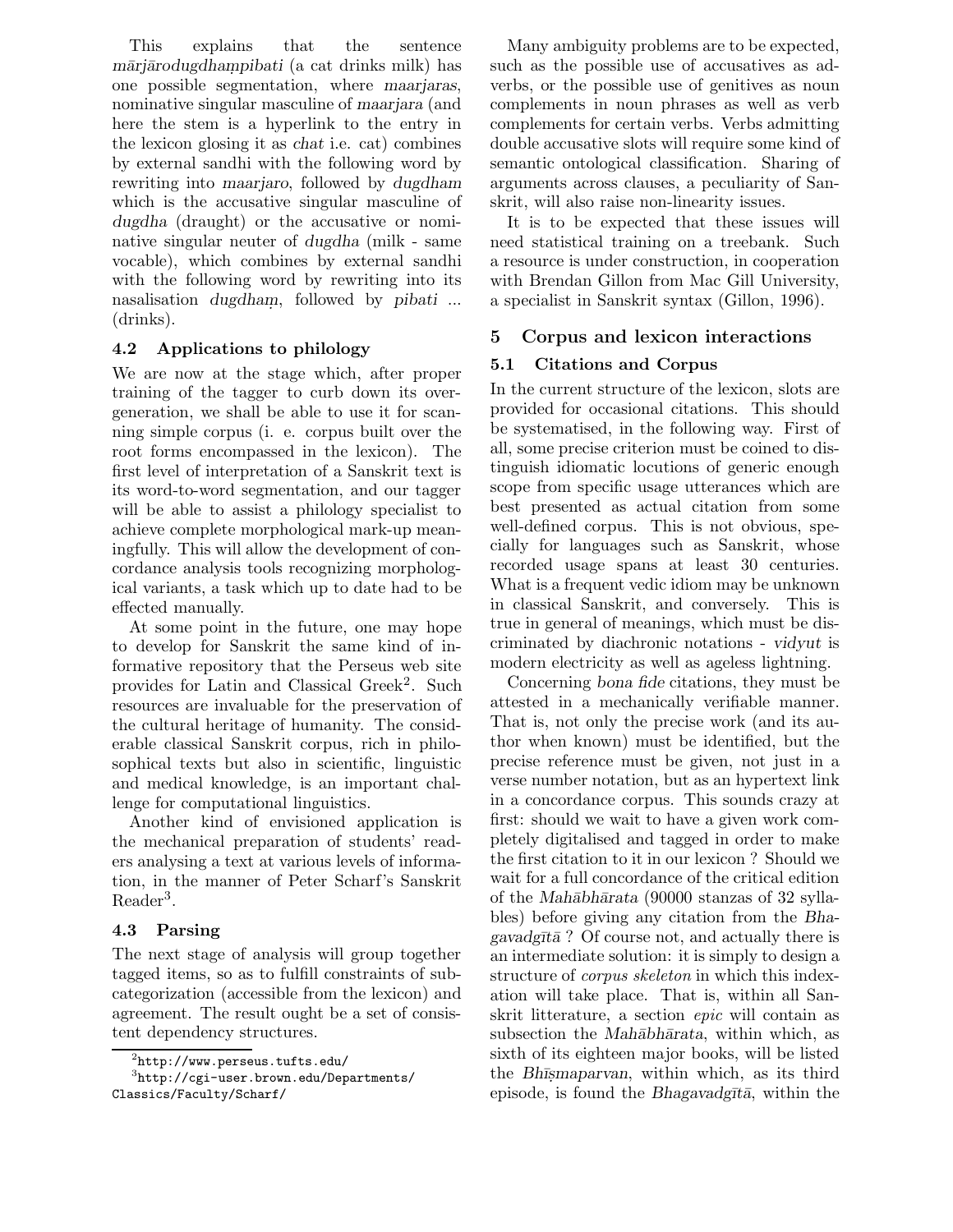41 sections of which we shall find the relevant one, again a list of *slokas*, which may all be noninstanciated, except the one of interest, along with its tagging, within which the proper hypertext anchor will be ready to be indexed from the lexicon citation index. All this is rather straightforward, since the appropriate technology and standards are now mature (XML, Unicode, TEI).

Now this clearly defines new consistency/completeness invariants, in the mutual relationship between the lexicon, the corpus, and the grammatical tagging tool: the tagger ought to succeed on the *sloka*, thus all words within it ought to appear in the lexical database, where in some deep substructure the corresponding concordance indexes should be remembered. When the syntax tools will permit the analysis of this piece of text as a deep structure, indexed with a presupposition context given by a synthetic abstract (stating for instance who Arjuna and Krsna are, consistently with the corresponding encyclopedic entry of the lexicon), then we shall be able to enrich the corpus with its first layer of interpretation.

When the full critical edition of the Mahābhārata will be issued by the Bandharkar Institute, proper links to it will be propagated in the corpus skeleton structure. Thus the work of scholars the world over will progressively accrue this digital corpus, by proper linking mechanisms such as correspondance tables, finite-state transducers to account for different standards of translitteration, etc. Furthermore, the corpus itself will not be just a big set of sentences, but it should be full of cross-references, especially within Sanskrit, where a strong tradition of commentaries exist. Of course this shall not happen instantly, but one may hope that standards such as the TEI may make this dream come true one day.

### 5.2 Lexicon acquisition

Another important interaction between the corpus and the lexicon is that progressively the lexicon ought to be completed in order to encompass the actual use of words in the corpus. This is not an easy requirement, since our current tagger is lexicon-directed. A robust version must be designed, which will recover gracefully from missing chunks. The analysis of the unknown chunks will require a stand-alone lemmatizer, a difficult task since internal sandhi is a complex non-local process. It is expected that approximate heuristic solutions will be sufficient to help Sanskrit scholars better than elusive exact solutions.

The proper encompassing of the corpus, in a language which spans 25 centuries over a subcontinent, will demand the design of an appropriate diachronic architecture. Statistical computations on the digitalised corpus will help adjust frequency indexes within the lexicon, leading to adjustment of its diachronic structure by unbiased computation. Scholarly questions such as "what is the frequency of the absolute genitive construction in the epic litterature" will be answerable by mechanised corpus crawlers, and so on.

## 6 Conclusions

The computational linguistic tools should be modular, with an open-ended structure, and their evolution should proceed in a breadth-first manner, encompassing all aspects from phonetics to morphology to syntax to semantics to pragmatics to corpus acquisition, with the lexical database as a core switching structure. Proper tools have to be built, so that the analytic structure is confronted to the linguistic facts, and evolves through experimentally verifiable improvements. The interlinking of the lexicon, the grammatical tools and the markedup corpus is essential to distill all linguistic information, so that it is explicit in the lexicon, while encoded in the minimal way which makes it non-redundant.

We have argued in this article that the design of a hypertext interface is useful to refine the structure of the lexicon in such a way as to enforce these requirements. However, such a linguistic platform must carefully distinguish between the external exchange formats (XML, Unicode) and the internal logical structure, where proper computational structures (inductive data types, parametric modules, powerful finite-state algorithms) may enforce the consistency invariants.

# References

- Christiane Fellbaum, editor. 1998. WordNet: An Electronic Lexical Database. MIT Press.
- Brendan S. Gillon. 1996. Word order in classical Sanskrit. Indian Linguistics, 57,1:1–35.
- Gérard Huet. 2000. Structure of a Sanskrit dictionary. Technical report, IN-